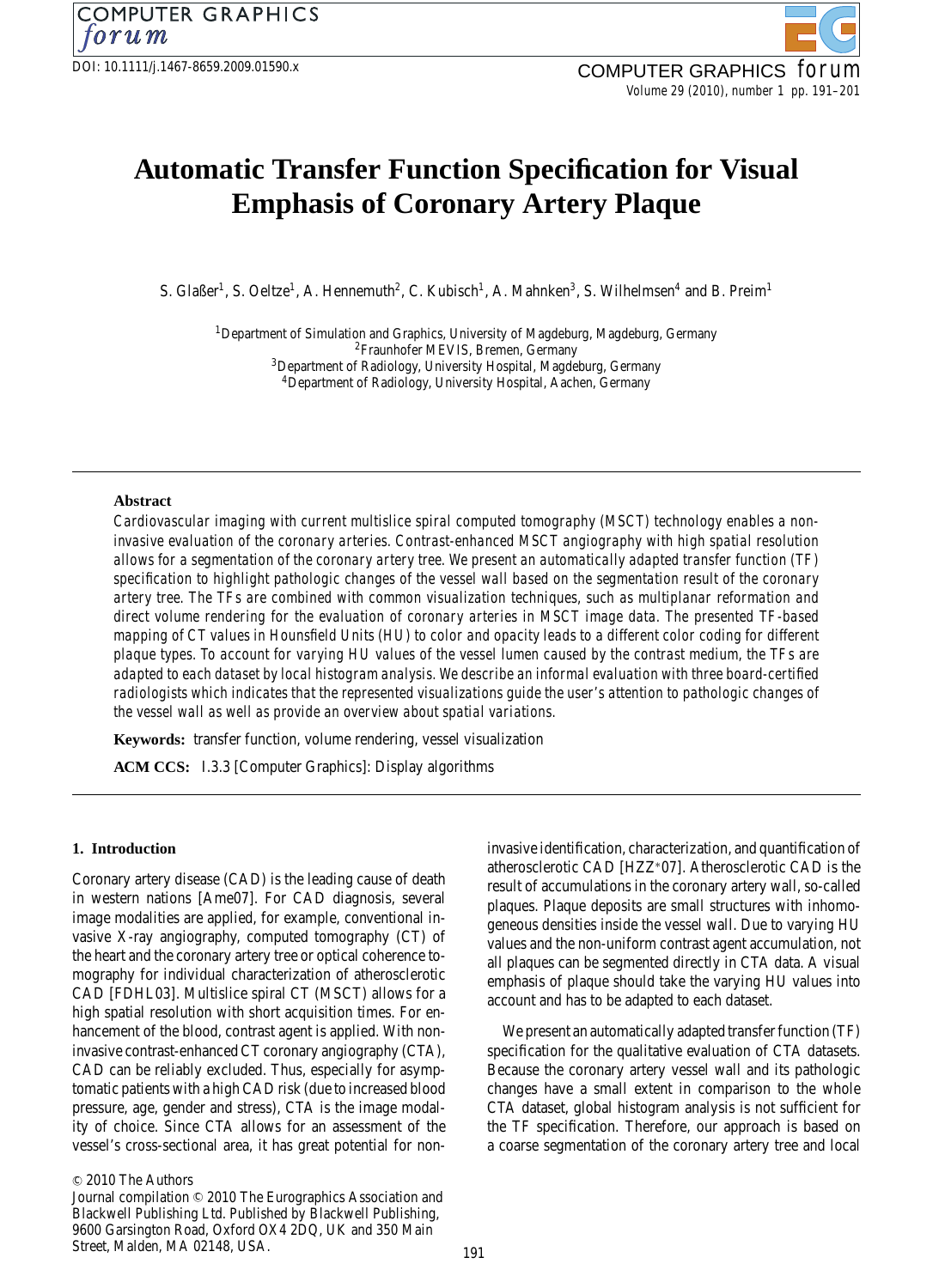histogram analyses of the segmentation result. The adapted TF allows for the visualization of the coronary vessel wall and highlighting of plaques. Furthermore, the TF is combined with common visualization techniques for CAD evaluation in CTA data, that is maximum intensity projection (MIP), multiplanar reformation (MPR), curved multiplanar reconstruction (CPR) [KFW<sup>∗</sup>02] for 2D views, and direct volume rendering techniques (DVR) for 3D views.

#### **2. Medical Background**

In this section, we provide additional information about the medical background of atherosclerotic plaque. Plaque deposits in the coronary artery vessel wall contain different accumulations, i.e. lipid or fibrous tissue, and can be classified into soft, fibrous and hard plaques. The lipid-rich soft plaques are prone to rupture and thus very dangerous for the patient. For individual soft plaque characterization, imaging modalities such as OCT can be employed. Fibrous plaques and hard plaques consist of more dense accumulations and are estimated to be more stable. In addition, hard plaque deposits contain calcium accumulations and thus are also referred to as calcified plaques. The overall coronary calcium acts as an indicator for the patient's whole plaque burden. For the detection and quantification of the coronary calcium, non-enhanced MSCT is primarily employed. Quantification is carried out by applying calcium scores to the data, e.g. the Agatston score [AJH∗90]. The Agatston score defines a threshold for hard plaques as the sum of the mean plus twice the standard deviation of the non-enhanced blood intensity.

In CTA datasets, the contrast agent allows for a better depiction of the blood. Thus, a detection of stenoses and corresponding plaque types is possible. A stenosis is a narrowing of the lumen – the vessel's inner open area. Since a reliable exclusion of CAD based on CTA is possible, it has been established for asymptomatic patients, patients with abnormal coronary spatial variation or ambiguous medical test results. Furthermore, it is employed for the monitoring of coronary stents. Stents are artificial support devices, for example stainless steel mesh tubes, that are placed in a coronary artery after CAD treatment to keep the vessel open.

The early stages of atherosclerotic CAD do not necessarily lead to significant stenoses, since they can be compensated by a positive remodeling of the vessel wall, see Figure 1. Therefore, the evaluation of the coronary artery lumen is insufficient for the assessment of the patient's plaque burden, and the pathologic change of the vessel wall has to be taken into account. Evaluation of the lumen and the vessel wall is carried out in 2D MPR and CPR views. Oblique MPRs enable a cross-sectional view of the coronary artery and its wall along the vessel's centerline, whereas CPRs provide the vessel's longitudinal view [KFW∗02]. DVR techniques convey information on the complex anatomy of the entire coronary tree. However, these visualizations provide only



**Figure 1:** *Illustration of remodeling in cross-section views. Left, a normal vessel wall (gray) is depicted. Early stages of CAD are compensated by positive remodeling—an increasing wall thickness (center). Negative remodeling, caused by progressive CAD, yields a stenosis (right).*

limited information about pathologic vessel wall changes and the coronary artery lumen.

#### **3. Related Work**

A large variety of techniques for the visualization of vasculature exists, which can be grouped into surface rendering (SR) and DVR approaches. SR relies on the extraction of vascular structures, e.g. by thresholding or explicit segmentation, which is followed by the conversion into a polygonal mesh, see [PO07] for an overview. For the evaluation of CAD, we consider that SR is not appropriate, since the vessel wall and possible small inhomogeneous plaque deposits inside are likely to be too small for reliable extraction. Therefore, SR of CTA data would convey an accuracy, which does not correspond to the underlying data. Furthermore, transitions in the TF domain may not be represented with SR. Thus, we chose DVR, as has been suggested in [vOvGR∗03].

With DVR, the indirect classification of surfaces of interest is carried out by employing TFs. Special approaches exist to support the interactive TF definition for different applications [KKH02]. The drawback is the considerable interobserver variability, which affects the derived interpretation. Rezk-Salama *et al.* [RSK06] employ a layer technique that applies simple TFs to reveal inner structures. Hence, accuracy was less important than interactivity, which does not hold for CAD diagnosis. We aim at an automatically defined TF as starting point for further exploration. In addition to image data values, derived information such as gradient magnitude [KKH02] or distance to some reference structure [TPD06] can be employed yielding multidimensional TFs. Gradient-based TFs can improve the boundary enhancement between blood pool and surrounding tissue, but no improvement could be achieved for the visualization of the vessel wall itself and its inner structures due to the small extents and thus high sensitivity to noise and artefacts. Since the remodeling of the vessel wall leads to varying lumen diameters, we do not employ distance-based TFs. Correa *et al.* [CM08] applied scale fields for size-based TF generation and Vega *et al.* [VST∗03, VST∗04] discussed the automatic 2D TF design to emphasize vascular structures based on intensity values and gradient magnitude. Another method was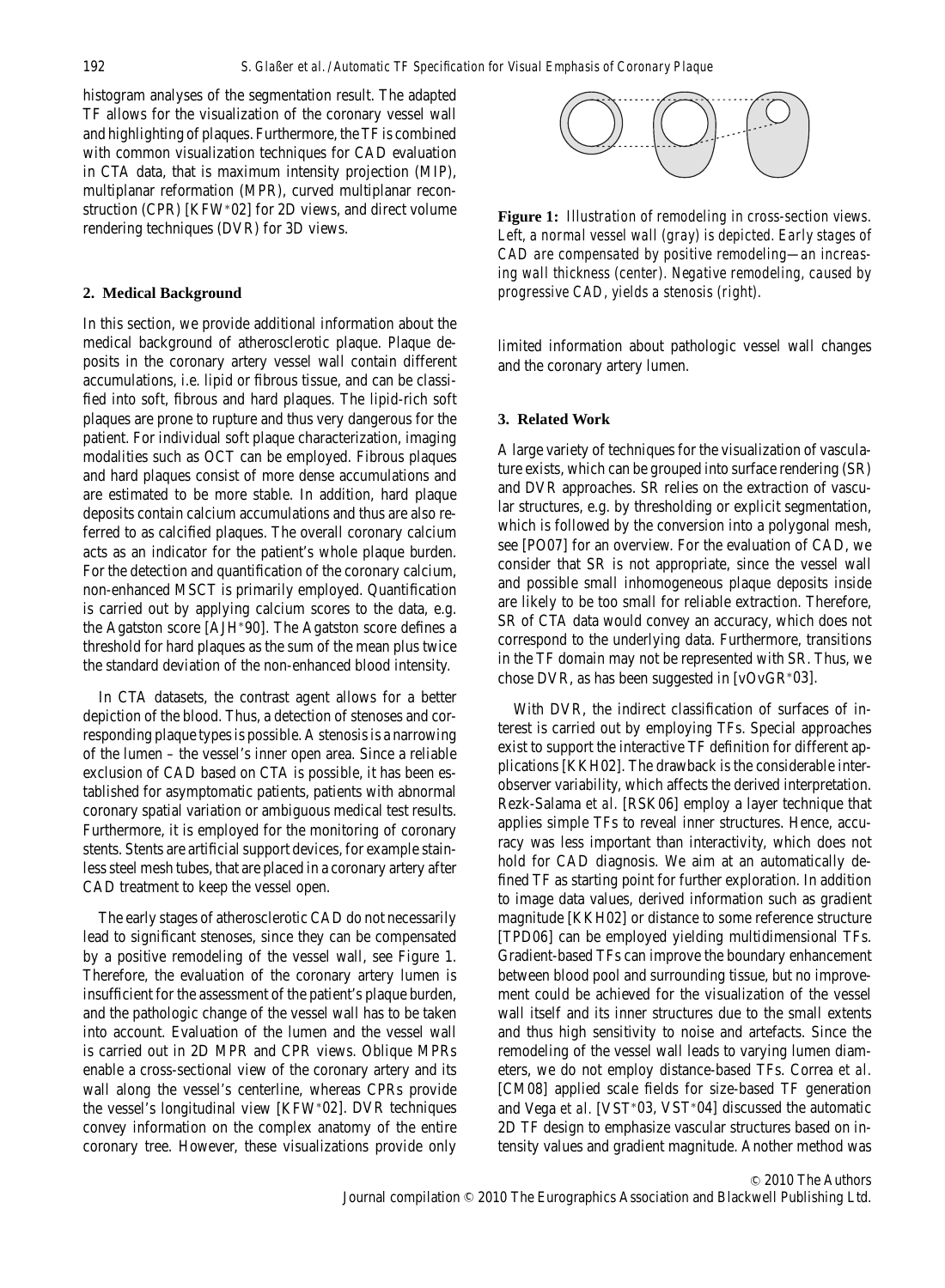

**Figure 2:** *Schematic overview of automatic approximation of the parameters μblood , σblood , μwall and σwall for the TF specification. The parameters of the blood are calculated by local histogram analysis of the segmented coronary artery tree (top right). For the vessel wall intensity approximation, μwall and σwall are chosen from a set of μwalli and σwalli for all coronary artery branches bi (left). First, the centerline of the coronary tree segmentation is extracted and branches are identified. Second, for each branch bi an intensity profile volume (IPV) is extracted. Based on the IPV, a weighted mask for vessel wall intensities is determined and applied to the IPV to obtain a sample set of vessel wall intensities, from which*  $\mu_{wall}$  *and*  $\sigma_{wall}$  *can be extracted.* 

presented by Joshi *et al.* [JQD∗08]. They emphasize vasculature by employing a non-parametric vessel detection method, which works well even at branchings. Although these approaches allow for highlighting of vasculature, they do not emphasize abnormalities in the vessel wall. Our concept is similar to [LLY05], who employ local histogram analyses to differentiate between organ tissues.

In general, different views are combined for CAD evaluation in CTA data, as presented in [KHB∗06] and [SCC∗04]. In both approaches, DVR provide spatial information, whereas the more detailed vessel evaluation is carried out in the 2D CPR or MPR views. Other imaging methods for vascular structures are maximum intensity projection (MIP), for example the MIP views of segmented objects [BA02], sliding thin-slab MIPs [NRJ93] and the novel maximum intensity difference accumulation (MIDA) approach, where shape cues are provided [BG09].

For the separation of calcified hard plaques, Isgum *et al.* [IRvG07] introduced an approach for non-enhanced CT. For CTA data, Hong *et al.* [HBS∗02] applied calcium scores, yielding a threshold of 350 HU for hard plaque separation. Wesarg *et al.* [WFKF06] detected hard plaques in CTA data by analyzing the minimal diameter of the vessel lumen and examining stenotic regions. Moreover, they presented a simultaneous mapping of the minimal lumen diameter to color and to the diameter of a tube around the vessel for highlighting of stenoses. The automatic detection and separation of soft and fibrous plaques is difficult because clinical studies reveal different and sometimes overlapping HU intervals for these plaque types in CTA data [PAM∗07].

# **4. Concept**

We present an automatic TF specification for visual emphasis of soft and fibrous plaques and for a visual separation of hard plaques and coronary stents. In contrast to conventional methods, we highlight the vessel wall instead of the contrast-enhanced lumen of the coronary arteries, including stenotic and non-stenotic plaques. The TF specification is carried out by determining supporting points, which depend on the mean intensity and standard deviation of the bloodpool  $(\mu_{blood}, \sigma_{blood})$  and the vessel wall  $(\mu_{wall}, \sigma_{wall})$ .

Because the vessel wall and its pathologic changes cannot be discriminated in a global histogram, a segmentation method has to be employed, on which further analysis steps are based. We segment the coronary artery tree of a CTA dataset with the method described in [HBF∗05]. The method was successfully tested for 61 datasets that were acquired with different CT scanners from healthy patients, patients with CAD and with anatomical abnormalities. These datasets also contained artefacts or inhomogeneous contrasts. During the segmentation process, branches of the coronary tree that were not detected in the initial segmentation can be interactively added by the user.

In this section, the automatic parameter extraction, based on the segmentation result, is described and followed by the TF specification. In Figure 2, an overview of the different steps is provided. At the end of this section, the volume rendering method for the 3D image display is described.

## **4.1. Approximation of the blood intensity distribution**

For the approximation of the blood intensity distribution and thus the parameters  $\mu_{blood}$  and  $\sigma_{blood}$ , a local histogram analysis is applied to the segmented coronary artery tree, since the segmentation result mainly contains voxels representing the contrast-enhanced blood. Due to other intensities originating from surrounding tissue or interpolation issues, the parameters  $\mu_{blood}$  and  $\sigma_{blood}$  cannot be directly derived from the local histogram.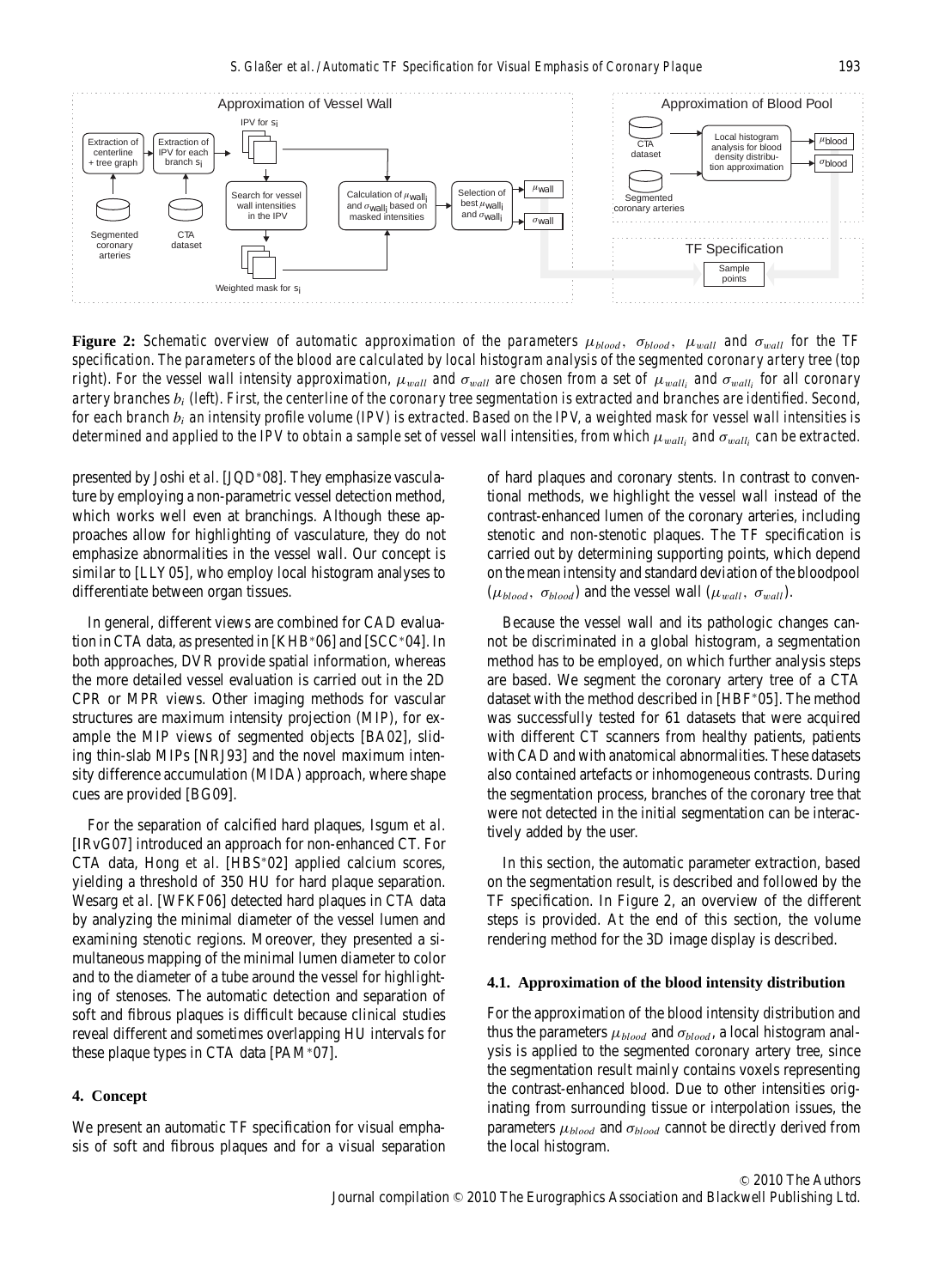CT data acquisition is known to be subject to noise with a Gaussian distribution where the noise level depends primarily on the amount of ionizing radiation (higher radiation leads to a better signal-to-noise ratio). Assuming a Gaussian distribution of the intensity values, we estimate its parameters  $\mu$  and  $\sigma$  by determining an optimal fit to the intensity distribution to the local histogram of all segmented voxels. The fit is carried out by employing a least square method and binary search methods. Results for  $\mu_{blood}$  and  $\sigma_{blood}$  indicate that the average intensity of the blood strongly differs for each tested dataset (i.e.  $\mu_{blood} = 356HU \pm 136HU$ and  $\sigma_{blood} = 46HU \pm 16HU$  for all tested datasets). Thus, a static threshold for all datasets for the separation of hard plaques, for example 350 HU suggested by Hong *et al.* [HBS<sup>\*02]</sup>, from contrast-enhanced blood is not applicable.

For hard plaque separation, we experienced an overestimation by applying a threshold as presented by Agatston *et al.* [AJH<sup>∗</sup>90] for the computation of the Agatston score, that is a threshold as the sum of the average plus twice the standard deviation of the approximated blood intensity distribution. Overestimation may arise due to artefacts or contrast medium accumulations in smaller branches.

To reduce overestimation, a higher threshold *t*, has to be determined. In combination, *t* has to be as small as possible, since even smaller hard plaques should be highlighted. We employ the number of skeleton voxels, with intensities larger than *t* as a criterion. Since hard plaques are contained in the vessel wall and not in the lumen, we assume that as few as possible centerline voxels should be masked by *t*. The factor 3 is the smallest whole-number multiple which allows for hard plaque separation and masks no more than 5% of the skeleton voxels. Therefore, we compute *t* as

$$
t = \mu_{blood} + 3\sigma_{blood}.
$$
 (1)

In Section 5.2, we will discuss how sensitive *t* is to small changes.

Coronary stents, which are in general made of stainless steel mesh tubes, exhibit similar x-ray attenuation coefficients as hard plaques and will be highlighted in the same manner.

#### **4.2. Approximation of the vessel wall intensity**

The described method for blood intensity approximation is not applicable for the vessel wall, since the intensities of the vessel wall can neither be separated in a local histogram nor in a global histogram of the segmentation result due to the small number of vessel wall voxels. Therefore, we employ a local histogram analysis for each coronary artery branch (see Figure 2). To identify these branches, the centerline of the segmented coronary artery tree is generated. We employ a successive erosion of border voxels, also taking anisotropic voxel extents into account, to preserve the topology of the



**Figure 3:** *Extraction of the IPV. For each voxel of the local centerline of a coronary branch (left), n (e.g. 6) rays perpendicular to the centerline are casted (middle). Along the rays, intensities are sampled and stored in a slice of the IPV (right). Repeating this procedure for each centerline voxel of the branch yields the complete IPV.*

initial mask, as it was presented by Selle *et al.* [SPSP02]. The centerline is transferred into a primitive tree graph representation, where each branch consists of a list with the corresponding centerline voxels and is linked to adjacent branches.

The local histograms for the vessel intensity approximation are generated by the intensity profile volume (IPV) extraction for each branch of the centerline. For each centerline voxel of a given branch, *n* rays perpendicular to the local centerline are cast and sampled in the CTA dataset. The number *n* of rays can be manipulated, depending on the voxel size and the diameter of coronary arteries, which tapers down from 5 mm to 1 mm. We empirically determine an amount of 16 rays for each tested dataset (with voxel size of  $\approx 0.3$  mm  $\times 0.3$  mm  $\times 0.4$  mm). A step size of half of the smallest voxel extent is sufficient for sampling. The rays are sampled for a certain distance. We recommend 3 mm to assure that the whole cross-section is sampled, since  $2.5$  mm is the maximum radius of coronary arteries. The sampled intensities are stored in a slice of the IPV (see Figure 3). By repeating this procedure for all centerline voxels, an IPV with a slice number that equals the number of centerline voxels is created.

In the next step, we detect the vessel wall intensities in the IPV. Since sampled intensities, which exhibit the same distances to the centerline voxel will appear as verticals in the IPV slice for this voxel, intensities representing the vessel wall will also be arranged in a vertical order. Therefore, we employ a slicewise search for vertical structures to the IPV. These verticals can be heavily distorted due to the approximation of the branch's real centerline with the branch of the centerline of the segmentation result, coronary artery wall remodeling, as well as artefacts arising from dense structures such as hard plaques, see Figure 4.

Vertical structures can be enhanced by a slicewise convolution of the IPV with a Laplacian of Gaussian (LoG) filter. Due to its small size, the partial volume effect has a strong influence on the vessel wall. Therefore, the LoG filter with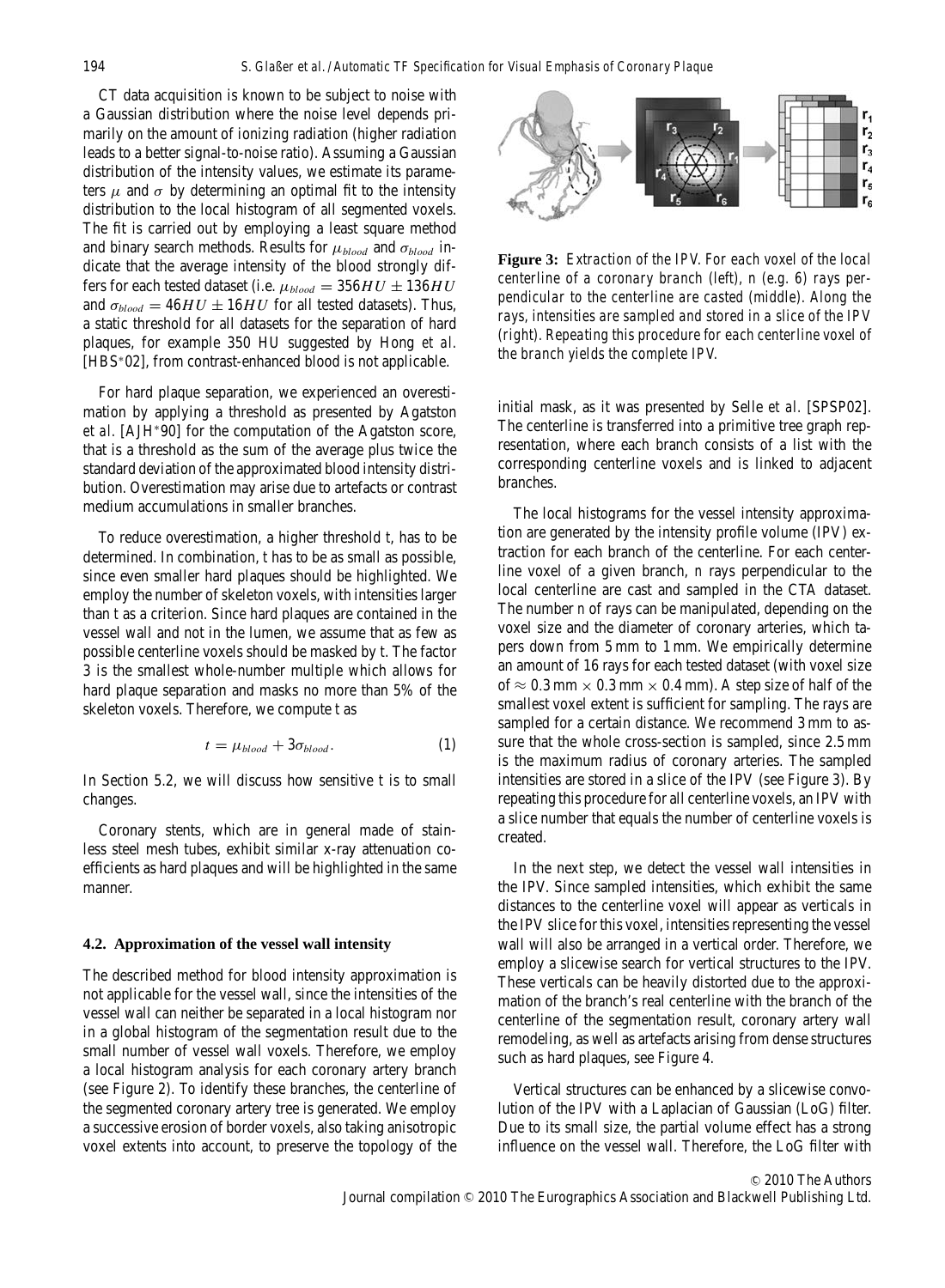

**Figure 4:** *Schemes of cross-sectional vessel views. The casting of rays with the origin at the centerline in contrastenhanced lumen (white) across the vessel wall (light gray) to surrounding tissue (dark gray) is illustrated. Ideally, circlelike cross-sections yield a vertical in the corresponding IPV slice (left), whereas ellipsoidal cross-sections lead to distorted vertical structures (right).*

kernel size  $3 \times 3$  first smooths the data of the IPV slice and then approximates the gradient magnitude. In the next step, a slicewise normalization and thresholding removes intensities with small gradient magnitudes. We employ a threshold of 0.5 for the normalized slices, which yields a binary mask that marks all intensities with a higher gradient magnitude. For taking also distorted vertical structures into account, we apply a weight function  $f_w$  to the voxels of each binary mask slice:

$$
f_w = \begin{cases} 0 & \text{if} & \frac{\sum column}{n} < 0.5\\ \frac{\sum column}{n} & \text{else} \end{cases}
$$
(2)

where *n* is the length of each column, that is the number of rays that were casted, and  $\sum$  *column* is the number of fields with a normalized gradient magnitude*>* 0*.*5. Due to distorted structures, it may occur that some slices of the weighted binary mask do not contain any value *>*0 in special cases. These slices will be balanced by other slices containing nonzero weights. The sample set of the vessel wall intensities is obtained by employing the  $f_w$ -weighted binary mask to the original IPV yielding intensities *di* with weights *wi*. Thus,  $w_i$  is the sum of all weights assigned by  $f_w$  to the density  $d_i$ .

For each branch  $b_i$  of the coronary artery tree, we determine  $\mu_{wall_i}$  and  $\sigma_{wall_i}$  as the weighted arithmetic mean and the weighted arithmetic standard deviation of the remaining intensities of the sample set (see Figure 5). We then consider the branch  $b_i$  with the longest centerline and the parameters  $\mu_{wall_i}$  and  $\sigma_{wall_i}$  that fulfill the condition  $\mu_{wall_i} < \mu_{blood} - 2\sigma_{blood}$ , as best candidate for the global vessel wall approximation. For all tested datasets, *μwall* was in the interval [50*HU,* 270*HU*]. The parameter extraction took in average  $\approx$  4 min for each dataset and was carried out on a 3.06 GHz processor with 3 GB of RAM.

Further analyses for other centerline branches reveal a trade-off between variability and quality. On the one hand, the variability of the spatial diffusion of the contrast agent causes



**Figure 5:** *Sample set of an example branch bi and the approximated Gaussian distribution with*  $\mu_{wall}$  *and*  $\sigma_{wall}$ *.* 

different average intensity values for the approximation of the vessel wall, and thus local TFs should be generated. On the other hand, smaller branches are very sensitive to the partial volume effect. In addition, the centerline of the segmentation may be slightly off-centre for smaller branches, and these branches may exhibit too few voxels for a reliable estimation of  $\mu_{wall}$  and  $\sigma_{wall}$  from the IPV, which results in poor quality. For example, the tested datasets exhibit strong differences even for the first two longest branches, that is the average difference of  $\mu_{wall} \approx 63 \text{ HU}$ . In conclusion, no reliable visual improvements could be achieved with the employment of different local TFs, extracted with the proposed method.

## **4.3. TF specification**

The automatic TF specification for the visualization of the coronary tree is based on supporting points, which only depend on  $\mu_{wall}$ ,  $\sigma_{wall}$ ,  $\mu_{blood}$  and  $\sigma_{blood}$ . For each supporting point, an opacity and a color value is assigned. Between these supporting points, opacities and colors are linearly interpolated. Basically, all TFs which highlight the vessel wall intensities and provide a visual separation of hard plaques and thus intensities larger than  $t = \mu_{blood} + 3\sigma_{blood}$  will be considered as sufficient. Two more requirements should be fulfilled. First, full transparency should be assigned to the surrounding tissue and the contrast-enhanced blood. Second, to reveal inner structures, the vessel wall's intensities should be visualized transparently.

Color assignment to the supporting points aims at visual separation of hard plaques and stents and high contrasts for the vessel wall visualization. Because hard plaques and stents are very dense structures, they usually appear white or light gray in conventional gray scale CTA views. Therefore, intuitive visual separation is achieved by employing colors from beige to white in combination with high opacity values. For the vessel wall, a color scale from blue over red to green should be applied, yielding high contrasts for the visualization of different vessel wall intensities and thus different plaque deposits. Furthermore, low contrast between the vessel's outer boundary and surrounding tissue is necessary, since a reliable, precise segmentation of the whole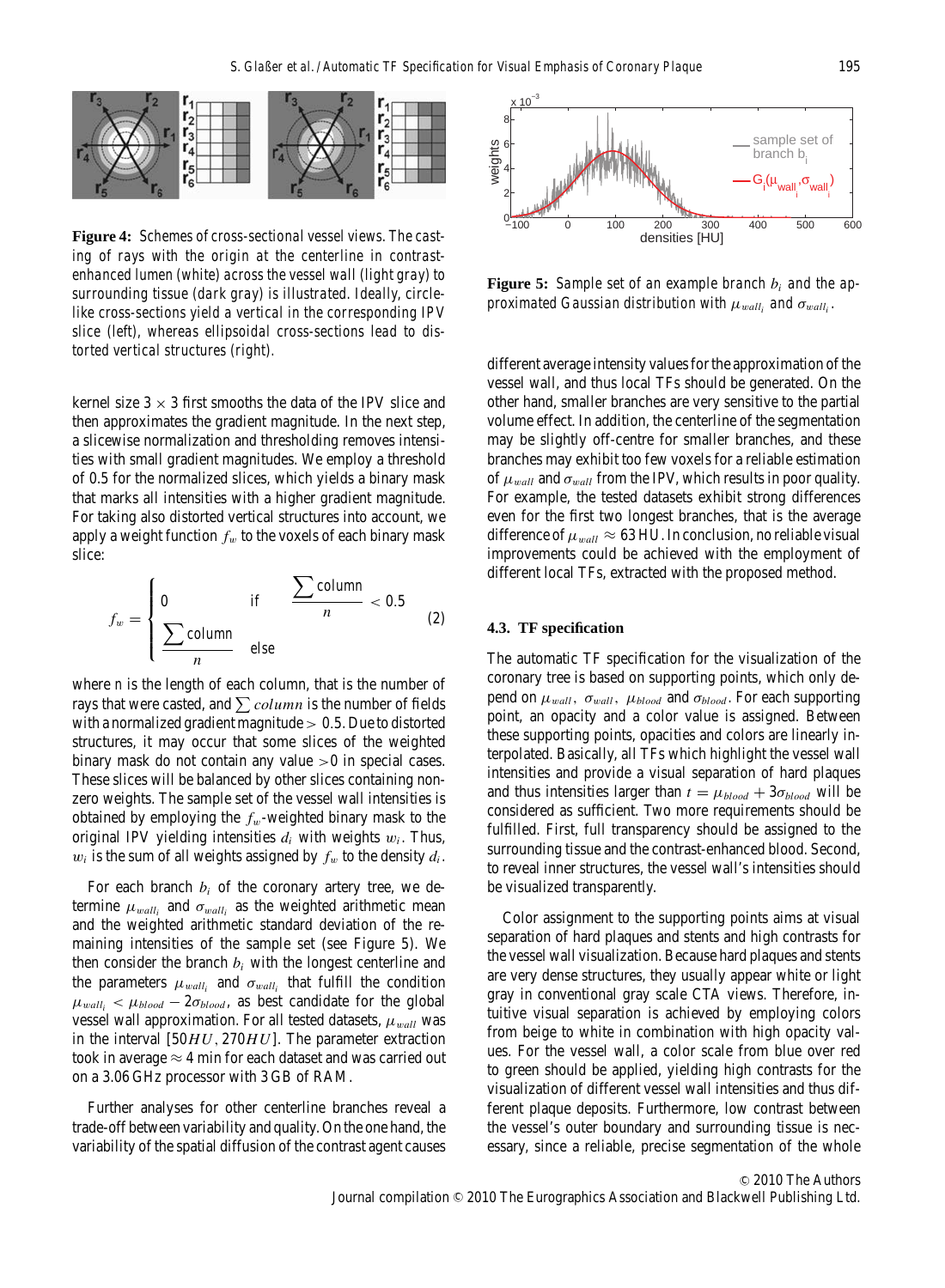**Table 1:** *Supporting point calculation for TF*3*<sup>D</sup> and TF*2*D.S*<sup>6</sup> *is the supporting point for hard plaque separation and thus identical to the threshold t, see Equation (1).*

| $TF_{3D}$      |                                  | $TF_{2D}$      |                                 |
|----------------|----------------------------------|----------------|---------------------------------|
| $S_0$          | $-1024HU$                        | $S_0$          | $-1024HU$                       |
| S <sub>1</sub> | $S_3 - \sigma_{wall}$            | S <sub>1</sub> | $S_3 - 2\sigma_{wall}$          |
| $S_2$          | $S_3 - \frac{1}{4}\sigma_{wall}$ | $S_2$          | $S_3 - \sigma_{wall}$           |
| $S_3$          | $\mu_{wall}$                     | $S_3$          | $\mu_{wall}$                    |
| $S_4$          | $S_3 + \frac{1}{4}\sigma_{wall}$ | $S_4$          | $\frac{1}{2}(S_3 + S_5)$        |
| $S_5$          | $\mu_{blood} - 2\sigma_{blood}$  | $S_5$          | $\mu_{blood} - 2\sigma_{blood}$ |
| $S_6$          | $\mu_{blood} + 3\sigma_{blood}$  | $S_6$          | $\mu_{blood} + 3\sigma_{blood}$ |
| $S_7$          | $S_6 + \sigma_{blood}$           | $S_7$          | $S_6 + \sigma_{blood}$          |
| $S_8$          | 3071HU                           | $S_8$          | 3071HU                          |



**Figure 6:** *Graphs of the TF*<sub>3*D*</sub> *(left)* and *TF*<sub>2*D*</sub> *(right). Specification is carried out by calculation of μwall, σwall, μblood and*  $σ$ <sub>blood</sub> and thus the supporting points  $S_0-S_8$ . Between *the points, optical properties are linearly interpolated. The x-axis is not labeled, since the HU values differ from dataset to dataset.*

coronary artery vessel wall is absent due to its small extent. A high contrast discontinuity in the TF would imply too much accuracy on the exact location of the wall.

We define two TFs depending on the dimensionality of the viewer: the  $TF_{2D}$  and the  $TF_{3D}$ . To avoid occlusions in the 3D case, we employ the interval size  $\mu_{wall} \pm \sigma_{wall}$  for the  $TF_{3D}$  and  $\mu_{wall} \pm 2\sigma_{wall}$  for the  $TF_{2D}$ . We present one (of potentially several) solutions to our requirements by defining nine sample points  $S_0 - S_8$  (see Table 1 and Figure 6).

The assignment of opacity values was compared to MIP views and the MIDA approach, recently presented by Bruckner *et al.* [BG09]. There was no clear improvement of the visualization of hidden structures with MIP or MIDA views, since the higher transparency of the vessel wall reveals occluded hard plaques in the *TF*<sup>3</sup>*D*-based views. Furthermore, the low overall maximum opacity value, the small spatial extent of hard plaques and the local opacity changes from blood intensities to hard plaques and from surrounding tissue to the vessel wall, avoid the problem of an occlusion of a local maximum opacity change as discussed in [BG09].

While in DVR visualization the  $TF_{3D}$  is solely applied, in the 2D CPR and MPR views the  $TF_{2D}$  can be combined with a standard gray scale visualization. As no occlusion occurs



**Figure 7:** *Combination of the windowing TF and the TF*<sub>2*D*</sub> *by blending. On the left, the MPR view with a hard plaque (white area) is visualized by employing windowing. In the middle, the TF*<sup>2</sup>*<sup>D</sup> was applied and on the right, the combination of TF*<sup>2</sup>*<sup>D</sup> and windowing TF is presented.*

in the 2D views, the  $TF_{2D}$  is overlaid by a conventional slice view to highlight the vessel wall and to provide contextual information of the unmasked data. The lookup table of the windowing TF is therefore blended, that is linearly interpolated, with the lookup table of the  $TF_{2D}$ , and the opacity value determines the influence of the  $TF_{2D}$  (see Figure 7). The user can manipulate the windowing TF's parameters and thus directly influence brightness and contrast of the combined  $TF_{2D}$ .

The automatically adapted global TFs allow for a qualitative evaluation of the CTA datasets. To improve exploration, the user can slightly change the automatically generated TFs. Therefore, an offset for the visual separation of hard plaques, that is  $S_6$ , and for average vessel wall intensity, that is  $S_3$ , can be manipulated, with the supporting points  $S_2$ ,  $S_4$  and  $S_7$ being updated accordingly. Manipulation may be necessary to cope with artefacts in smaller branches of selected datasets and allows for quality judgment. The user manipulation and thus the influence of the incrementally manipulated TFs is discussed in Section 5.

#### **4.4. Rendering of the 3D DVR view**

The display of the volume data, employing the *TF*<sup>3</sup>*D*, was realized via GPU-raycasting. For the implementation, general setups and acceleration strategies, as described in [SHN\*06] and [EKE01], were applied. Since the relevant volume resolution in the clinical routine is typically below  $512 \times 512 \times 512$ , the data easily fits in today's consumer graphics cards even with 16-bit float precision.

The renderer was implemented with the Luxinia 3D engine (www.luxinia.de), which is scriptable via Lua and uses OpenGL and Cg as rendering backend. Seven seconds are needed from application start to the first visible rendered frame and the achieved frame rate is  $\approx$  50 Hz. High quality shots with eight time finer ray steps are rendered when no interactions are performed and take less than 0.1 seconds. To raise the image quality with wider ray steps during interactive camera/object manipulation, we employ pre-integrated volume rendering from [EKE01]. The application was run at 1024 × 768 on a GeForce 9600 GT 512 MB.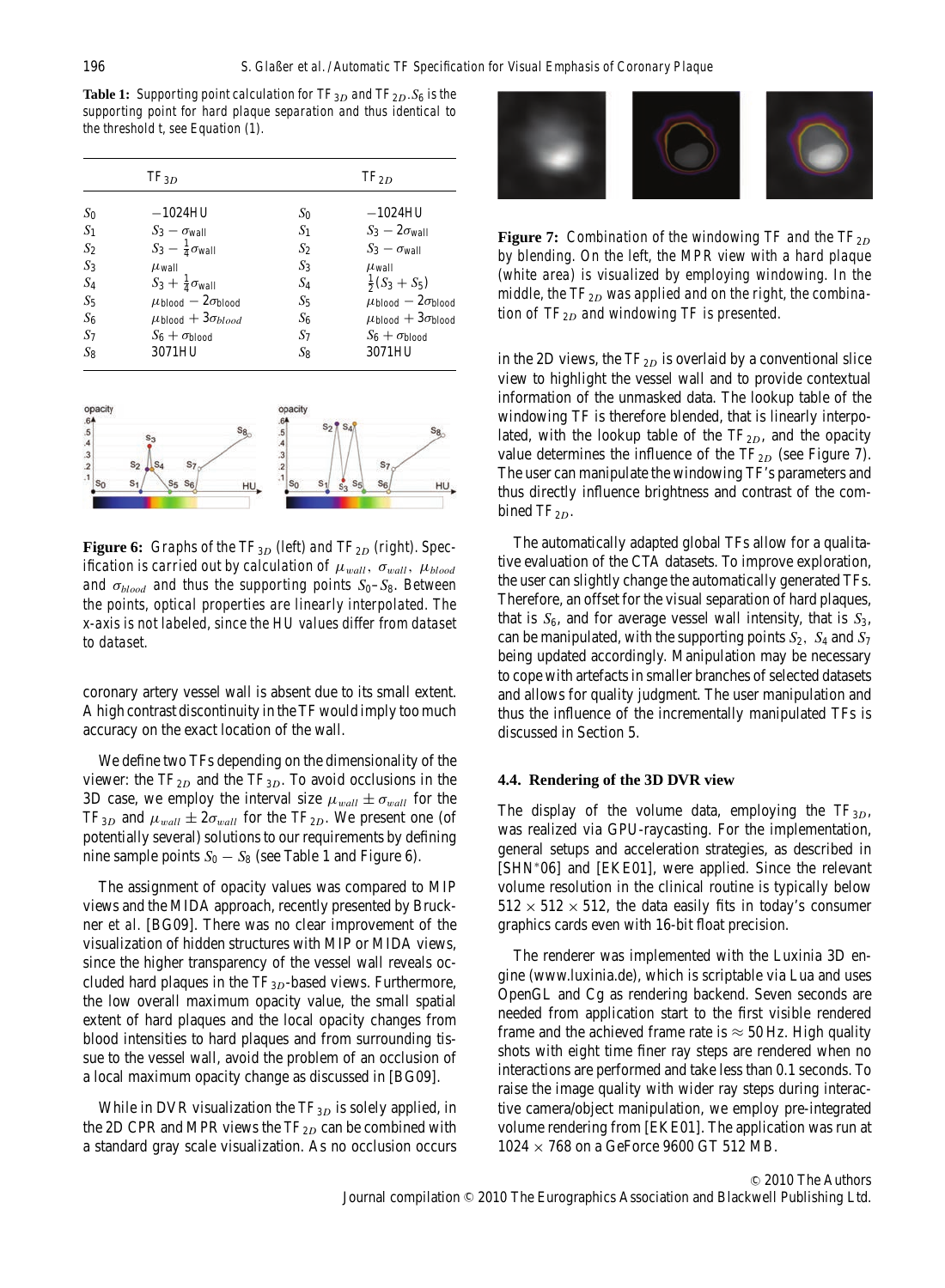

**Figure 8:** *Linked views provided by the prototype application. On the left, the DVR view can be examined by rotating and zooming. The user can pick an arbitrary location, which is masked with a cyan sphere, and the corresponding CPR and oblique MPR views are generated (right). At the bottom right MPR views orthogonal to the local vessel centerline, starting from the white vertical in the CPR view are shown. The prototype enables the user to switch between the conventional gray scale visualization and the TF*<sup>3</sup>*<sup>D</sup> and TF*<sup>2</sup>*<sup>D</sup> based visualizations.*

# **5. Evaluation**

We applied our techniques to 12 CTA datasets from a 64-slice MSCT scanner (Siemens Sensation 64). The methods and visualizations were discussed with three board-certified radiologists within the scope of an informal evaluation. All datasets were acquired from living persons. Since no tissue was removed, no histopathological reports were available. Therefore, we focused on the expert's knowledge and the diagnostic evaluation of conventional gray scale views for informal evaluation and discussion of the presented visualizations. For each dataset, the TFs were extracted and a prototype was developed with the MeVisLab platform (www.mevislab.de).

#### **5.1. Visualization environment**

The prototype allows for the investigation of the datasets, and contains a DVR view with combined 2D views, consisting of a CPR and an MPR view, see Figure 8. The CPR and MPR view as well as the 3D visualization of the coronary artery tree are linked with each other. On the one hand, the user can traverse the CPR view with the corresponding MPR view being updated. On the other hand, the user can choose an arbitrary vessel segment in the 3D view with the 2D views being generated accordingly.

The evaluation of our prototype included an examination of the DVR views of the coronary artery tree. For comparison, conventional gray scale windowing views were provided. The DVR view allows for overview visualizations of hard plaques and stents, including even smaller hard plaques, see Figure 9. Furthermore, locations of possible stenoses or pathologic changes of the vessel wall become visible, see Figure 10. Although these changes should be evaluated in more detail in the 2D views, the user can determine interesting coronary artery segments in the 3D view and thus generate CPR and MPR views for the specific locations.

The 2D CPR and MPR views can be evaluated at the same time. Similar to the DVR view, the overview visualization in CPR views of hard plaques and stents were discussed, for example see Figure 11. Again, the TF-based visualizations reveal also smaller hard plaques in comparison to conventional gray scale views. Although stenoses are indicated by the CPR view (see Figure 11), possible findings should be double-checked due to projection-based distortions of the CPR. As shown in Figure 12, the color coding of the vessel wall provides additional information of different accumulations in MPR views. Hence, also hard plaques and stents are highlighted. The presentation of the TF-based visualizations was accompanied with discussions and questions.

#### **5.2. Manipulation of automatically generated TFs**

The initial  $TF_{2D}$ - and  $TF_{3D}$ -based visualizations can be interactively changed to allow for a better exploration of the image data. The user can incrementally modify two offsets. The first offset  $O_1$  defines the relative position of the hard plaque separation, that is  $S_6$  and thus the threshold *t*, provided in Equation 1. The second one,  $O_2$ , determines the average vessel wall intensity and thus *S*3.

The visualizations of major branches are not impaired, even for strong changes of  $O<sub>1</sub>$ , for example 60 HU, see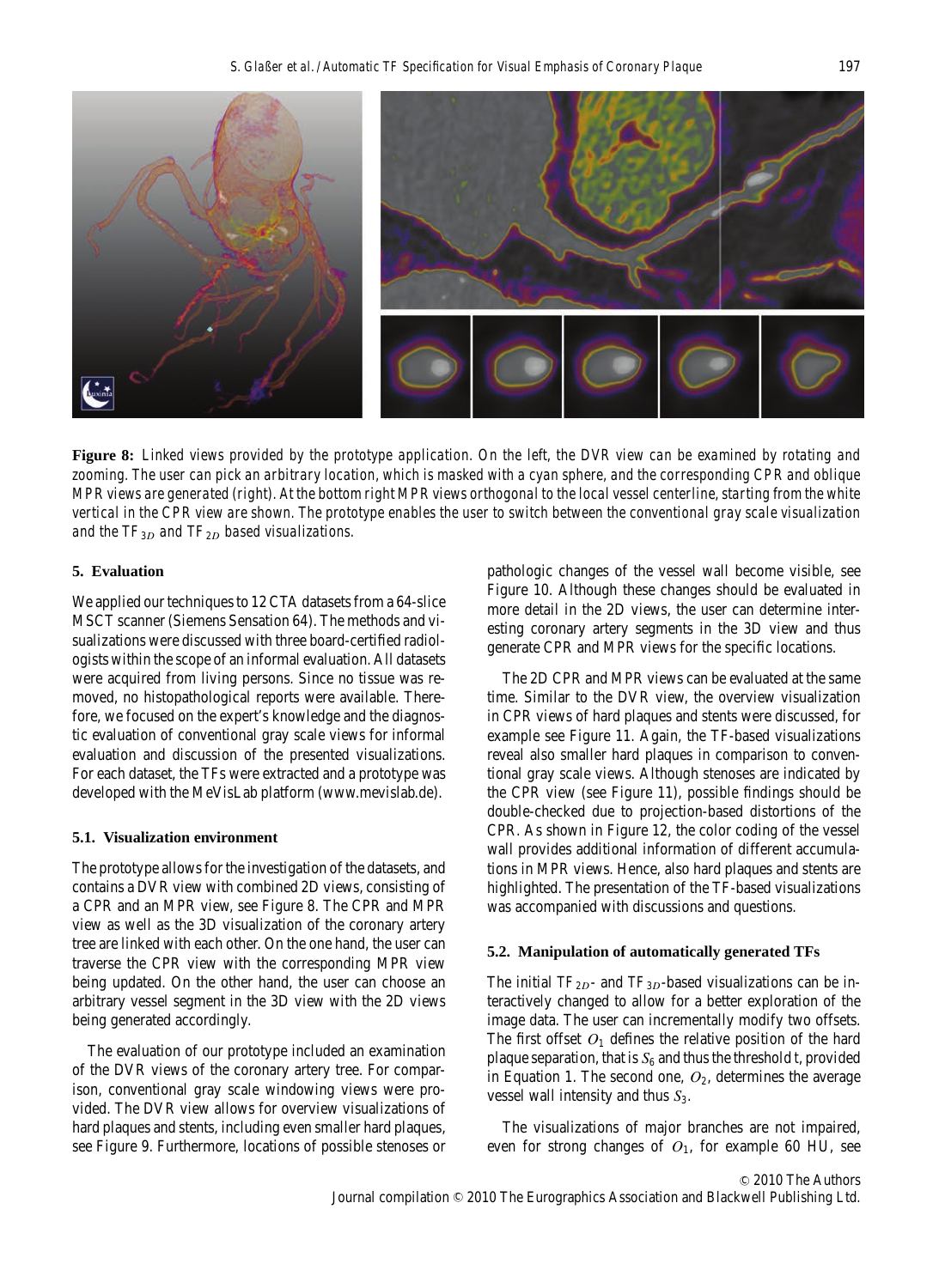

**Figure 9:** *DVR example views of three different datasets. On the left, the DVR view indicates a very low patient's overall plaque burden, since no hard plaques can be seen. The dataset in the middle exhibits three stents (arrowheads), whereas the visualization on the right shows many hard plaques and thus indicates a high overall plaque burden. Even smaller hard plaques are recognizable, see inlet.*



**Figure 10:** *Stenoses of coronary artery vessels in DVR views. On the left, two coronary stents are depicted. The left bottom picture reveals a stenosis (arrow) at the end of the stent, whereas the left upper picture indicates no stenoses. On the right, pathologic changes of the vessel wall lead to positive and negative remodeling (arrowheads). The DVR views provide starting points for further evaluation in 2D views.*

Figure 13. For smaller, peripheral branches, contrast agent accumulations or partial volume effect harden the hard plaque separation. In Figure 14, better visualization results can be achieved with an increasing  $O_1$ . With incremental modification of  $O_1$  and extra knowledge about possible positions of hard plaque deposits, that is in the vessel wall and not the lumen, the clinical expert can cope with artefacts in smaller branches.

The modification of  $O_2$  in Figure 15 does not lead to a change in diagnostic evaluation. Larger values for  $O_2$  yield



**Figure 11:** *CPR views of the left anterior descending artery of two datasets. The first one (above) exhibits a high hard plaque burden, whereas the second one (below) does not show hard plaque occurrences.*



**Figure 12:** *MPR views provide the cross-sectional views of the coronary arteries. The type of the non-calcified plaque (arrowheads) may be inferred from the color coding: MPR view without plaques (a), greenish colors indicate denser structures (b) and pinkish colors indicate lipid accumulations contained in soft plaques (c). In (c), two small hard plaques are highlighted, whereas in (d) a coronary stent is presented.*

less highlighting of surrounding tissue, smaller values highlight more of the vessel's environment. However, the vessel's CPR and MPR views with modified TF can still indicate plaque accumulations, see Figure 15.

For diagnostic assessment of plaques, the initial TFs are very robust against changes. For smaller, peripheral branches,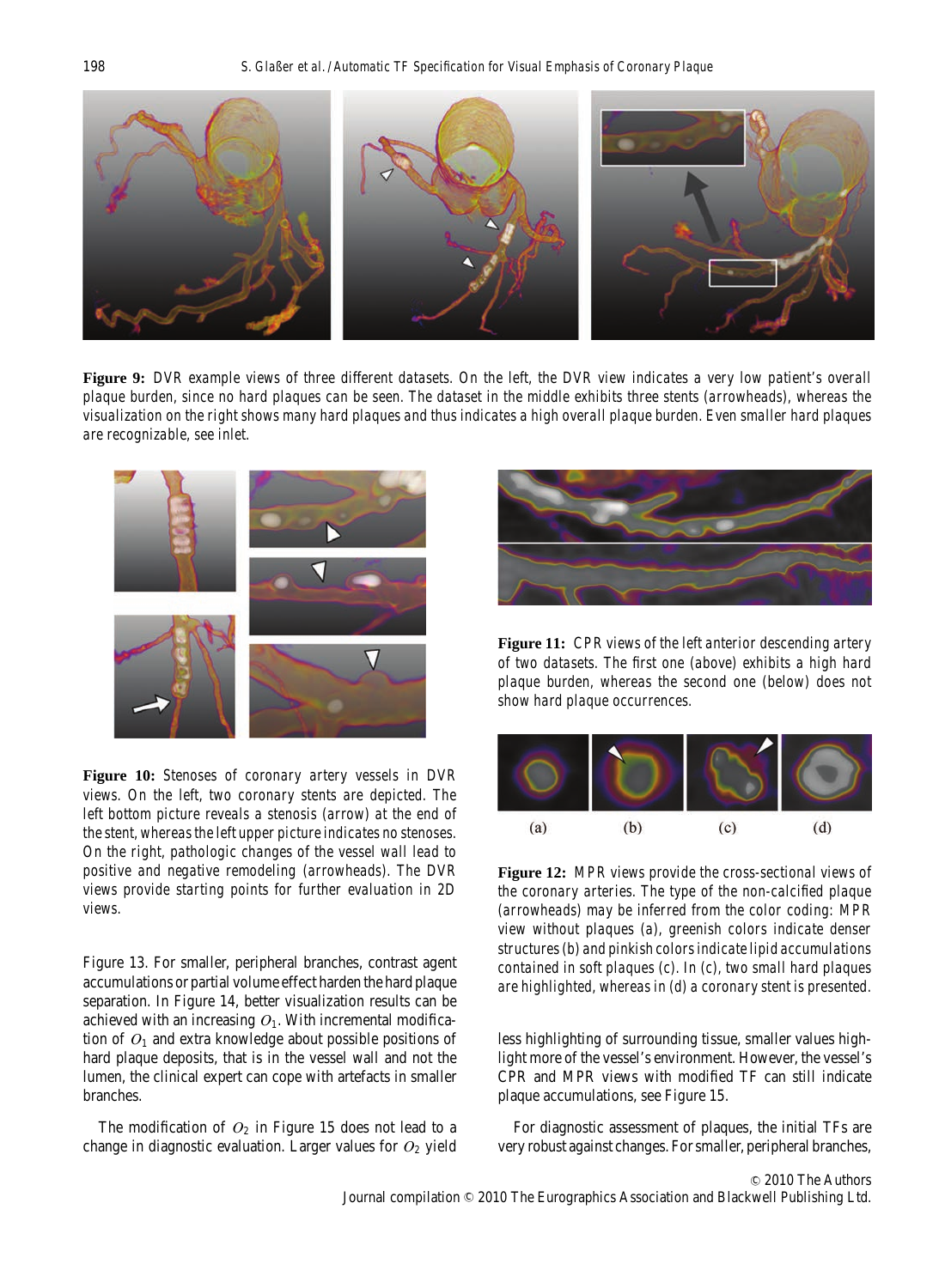

**Figure 13:** *Influence of*  $O_1$  *for a major branch* ( $\mu_{blood}$  =  $492HU$ ,  $\sigma_{blood} = 30HU$ . *In (b) the initial TF reveals some bigger hard plaques (arrows). They are still highlighted, if O*<sup>1</sup> *is strongly modified, as presented in (a), (c) and (d).*



**Figure 14:** *Influence of O*<sup>1</sup> *for smaller branches similar* to Figure 13. From top to bottom,  $O<sub>1</sub>$  is assigned with val*ues* −*30HU, 0HU, 30HU and 60HU. The initial TF (2nd from top) indicate overestimation since it highlights accumulations in the vessel's lumen. Smaller values for*  $O<sub>1</sub>$  *worse (top), larger values improve (bottom) the result. A small hard plaque is highlighted all the time (arrow).*



(a) - 60 HU (b) - 30 HU (c)  $\pm$  0 HU (d) + 30 HU (e) + 60 HU

**Figure 15:** *Influence of O*2. *A pathologic vessel wall change (* <sup>∗</sup>*) as well as a small hard plaque (arrow) is indicated in all visualizations.*

artefacts could be reduced with modifications of the automatically generated TFs.

## **5.3. Feedback of clinical experts**

In comparison to the conventional gray scale views with a windowing TF, the clinical experts claim a faster overview of the complex topology, the overall hard plaques and coronary stents, by applying the DVR techniques with the  $TF_{3D}$  for the segmented coronary artery tree. With the visual separation of even small hard plaques in 2D and 3D views, plaque deposits could be analyzed in more detail. Some smaller hard plaques, i.e. with a size of 3 voxels, were not detected with conventional windowing but with a  $TF_{2D}$  based view.

The color coding of the vessel wall allows for a qualitative differentiation of vessel wall accumulations. Some cognitive effort was necessary to understand and remember the employed color scale, whereas the assignment of white and beige colors to dense structures like hard plaques and stents was rated to be very intuitive. The opacity mapping of the *TF*<sup>3</sup>*<sup>D</sup>* provides insight into inner structures. While the 3D view could direct the user's attention to luminal changes, all radiologists pointed out that the evaluation of stenoses requires CPR and MPR views. In the 2D views, the highlighting of the vessel wall was rated high, since indications of possible positive or negative remodeling are provided.

For further improvement, the radiologists claim the combination of our visualization techniques with additional segmentation results to include quantitative parameters, i.e. the vessel lumen or the percent aged vessel lumen's change, since our methods only allow for a qualitative evaluation. A minor drawback concerning the surrounding tissue of hard plaques exists. The surrounding tissue is not highlighted, suggesting the hard plaque is not contained in the vessel wall but in the lumen. Hard plaques are very dense calcium deposits that are surrounded by lipid, fibrous or necrotic accumulations with different intensity values. The HU values of the whole plaque decomposition range from values smaller than the contrastenhanced blood to values larger than the contrast-enhanced blood. Inherent to 1D TFs, the intermediate intensity values will not be highlighted.

In conclusion, the radiologists prefer the TF-based visualizations in comparison to gray scale views and rate them as useful extension for the evaluation of CTA datasets. The attention is directed to pathologic changes of the vessel wall and thus, the presented techniques allow for a fast qualitative evaluation and detection of the suspicious changes.

However, for clinical decision-making, our approach must be combined with semi-quantitative analyses, where the presented visualizations are combined with quantitative parameters, e.g. the diameter of the vessel's lumen, or a quantitative evaluation of laborious animal studies.

#### **6. Conclusions & Future Work**

We presented a method for the visual emphasis and qualitative evaluation of coronary artery plaque. We developed automatically adjusted TFs based on the segmented coronary arteries in CTA image data. The proposed method is also suitable for low quality segmentations, for example with data artefacts or poor contrasts. The plaque deposits consist of different accumulations with different densities. Although an automatic segmentation of all plaque types is not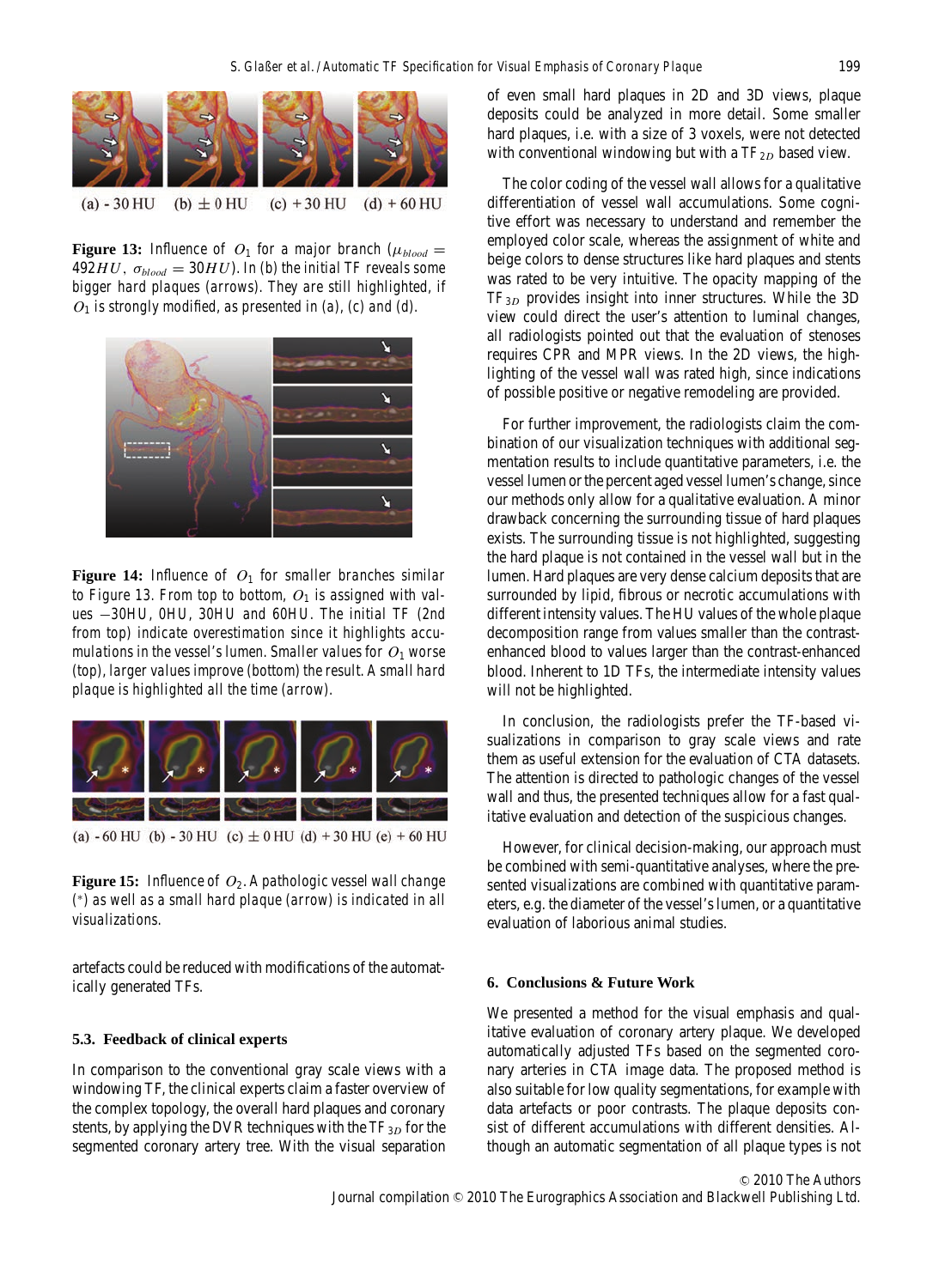possible, we present a method for highlighting hard plaques and soft and fibrous plaques by color coding of the vessel wall. Moreover, early stages of the CAD consisting of nonstenotic plaque deposits can be visualized.

The adapted TFs were combined with common visualization techniques of CTA datasets. An informal evaluation with three radiologists rates our methods as beneficial extensions for conventional CTA evaluation. Due to the locally non-uniform spatial diffusion of the contrast medium the presented approach could be the basis for a more sophisticated uncertainty visualization, as presented by [LLPY07]. In addition, size-based TFs as employed in [CM08] could be applied and compared to the presented approach.

Problems arose due to the non-uniform spatial variation of the contrast medium that resulted in different contrast agent accumulations. Because we experienced a loss of quality for vessel wall intensity approximation for smaller branches with too few voxels for a reliable local histogram analysis via IPV extraction, we employed a global TF. A higher spatial resolution of the image data would be required to enable a successful local TF adaption.

Further improvements might also be possible with more advanced segmentation methods. As an example, the approach developed by Friman *et al.* [FHP 08] is promising since it provides subvoxel accuracy for centerline extraction of segmented vessels. Considering the highlighting of coronary stents, the segmentation of stents during preprocessing could improve the CTA visualization.

#### **Acknowledgements**

We thank Dr. S. Achenbach (University of Erlangen-Nürnberg) for providing the image data and Fraunhofer MEVIS for advanced MeVisLab features.

# **References**

- [AJH∗90] AGATSTON A. S., JANOWITZ W. R., HILDNER F., ZUSMER N. R., VIAMONTE M. J., DETRANO R.: Quantification of coronary artery calcium using ultrafast computed tomography. *Journal of American College of Cardiology 15*, 4 (1990), 827–832.
- [Ame07] AMERICAN HEART ASSOCIATION: Heart Disease and Stroke Statistics—2007 Upd. *Circulation 115*, (2007), e69–171.
- [BA02] BULLITT E., AYLWARD S. R.: Volume rendering of segmented image objects. *IEEE Transactions on Medical Imaging 21*, 8 (2002), 998–1002.
- [BG09] BRUCKNER S., GRÖLLER M.: Instant Volume Visualization using Maximum Intensity Difference Accumulation. *Computer Graphics Forum 28*, 3 (2009), 775–882.
- [CM08] CORREA C. D., MA K.-L.: Size-based Transfer Functions: A New Volume Exploration Technique.*IEEE Transactions on Visualization and Computer Graphics 14*, 6 (2008), 1380–1387.
- [EKE01] ENGEL K., KRAUS M., ERTL T.: High-quality preintegrated volume rendering using hardware-accelerated pixel shading. In *Proceedings of the ACM SIG-GRAPH/EUROGRAPHICS Workshop on Graphics Hardware* (New York, NY, USA, 2001), ACM, pp. 9–16.
- [FDHL03] FERCHER A. F., DREXLER W., HITZENBERGER C. K., LASSER T.: Optical Coherence Tomography—Principles and Applications. *Reports on Progess in Physics 66*, (2003), 239–303.
- [FHP08] FRIMAN O., HINDENNACH M., PEITGEN H.-O.: Template-based multiple hypotheses tracking of small vessels. In *Proceedings of IEEE 5th International Symposium on Biomedical Imaging (ISBl'08)* (Paris, France, 2008), IEEE Computer Society, pp. 1047–1050.
- [HBF<sup>\*</sup>05] HENNEMUTH A., BOSKAMP T., FRITZ D., KÜHNEL C., BOCK S., RINCK D., *et al.*: One-click coronary tree segmentation in CT angiographic images. *CARS'05: Computer Assisted Radiology and Surgery 1281*, (2005), 317–321.
- [HBS∗02] HONG C., BECKER C. R., SCHOEPF U. J., *et al.*: Coronary Artery Calcium: Absolute Quantification in Nonenhanced and Contrastenhanced Multi-Detector Row CT Studies. *Radiology 223*, (2002), 474–480.
- [HZZ∗07] HERZOG C., ZANGOS S., ZWERNER P., COSTELLO P., VOGL T. J., SCHOEPF J. U.: CT of Coronary Artery Disease. *Journal of Thoracic Imaging 22*, 1 (2007), 40–48.
- [IRvG07] ISGUM A., RUTTEN A., vAN GINNEKEN B.: Detection of coronary calcifications from computed tomography scans for automatic risk assessment of coronary artery disease. *Medical Physics 34*, 4 (2007), 1450–1461.
- [JQD∗08] JOSHI A., QIAN X., DIONE D. P., BULSARA K. R., BREUER C. K., SINUSAS A. J., PAPADEMETRIS X.: Effective visualization of complex vascular structures using a nonparametric vessel detection method. *IEEE Transactions on Visualization and Computer Graphics 14*, 6 (2008), 1603–1610.
- [KFW∗02] KANITSAR A., FLEISCHMANN D., WEGENKITTL R., FELKEL P., GRÖLLER M. E.: Cpr: curved planar reformation. In *VIS '02: Proceedings of the Conference on Visualization '02* (Washington, DC, USA, 2002), IEEE Computer Society, pp. 37–44.
- [KHB∗06] KUEHNEL C., HENNEMUTH A., BOCK S., OELTZE S., BOSKAMP T., KRASS S., *et al.*: New Software Assistants for Cardiovascular Diagnosis. In *In GI-Workshop "Softwareassistenten—Computerunterstutzung f ¨ ur die ¨*